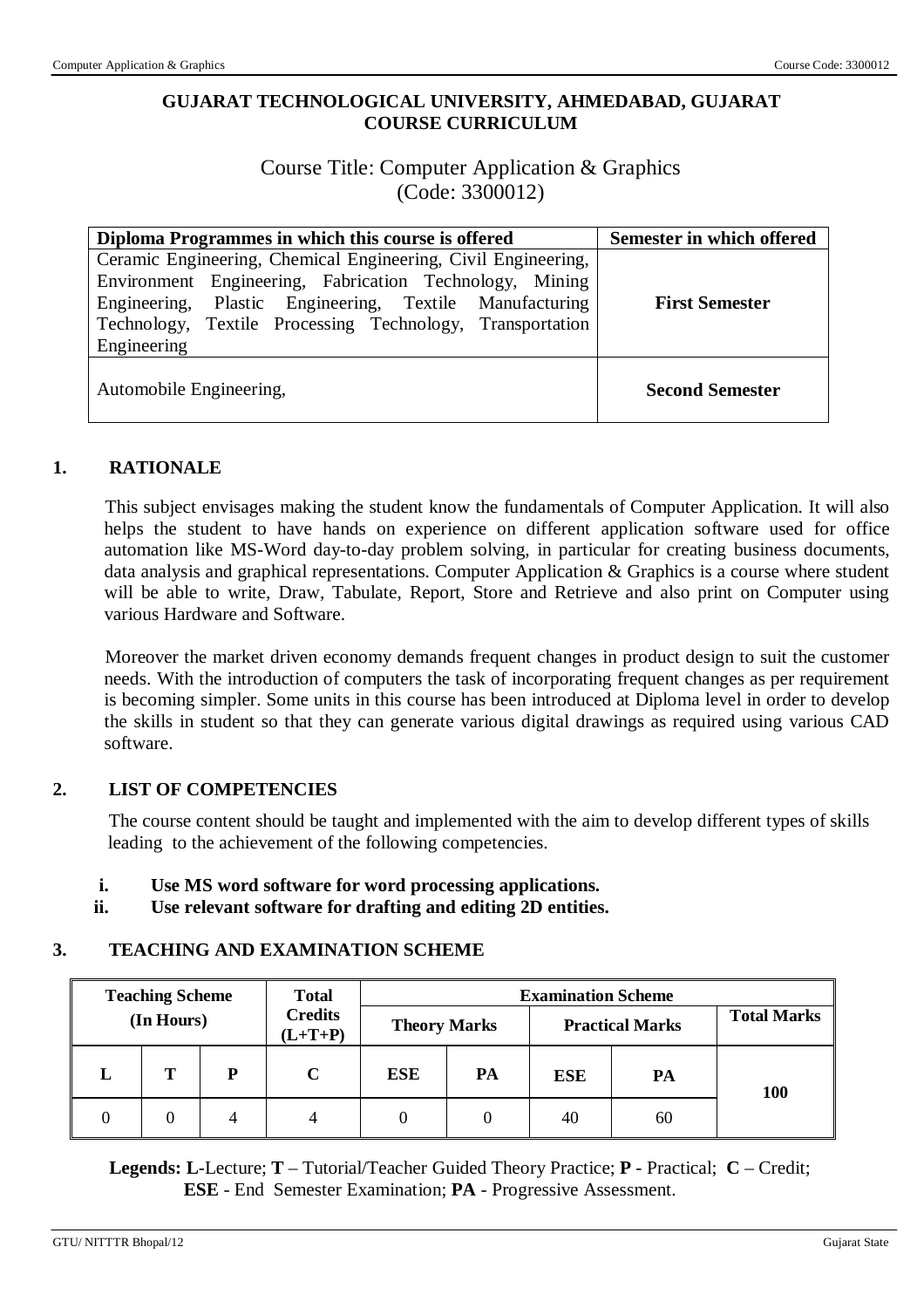# **4. DETAILED COURSE CONTENTS**

| Unit                                                                                                            | <b>Major Learning Outcomes</b>                                                                                                                                                                                                                                                                                                                                                                                                                                                                                 | <b>Topics and Sub-topics</b>                                                                                                                                                                                                                                                                                                                                                                                                                                                                                                                                                                                                                                                                                                                                                                                                                                                                                                                                                                                                                                                                                                                                                   |  |
|-----------------------------------------------------------------------------------------------------------------|----------------------------------------------------------------------------------------------------------------------------------------------------------------------------------------------------------------------------------------------------------------------------------------------------------------------------------------------------------------------------------------------------------------------------------------------------------------------------------------------------------------|--------------------------------------------------------------------------------------------------------------------------------------------------------------------------------------------------------------------------------------------------------------------------------------------------------------------------------------------------------------------------------------------------------------------------------------------------------------------------------------------------------------------------------------------------------------------------------------------------------------------------------------------------------------------------------------------------------------------------------------------------------------------------------------------------------------------------------------------------------------------------------------------------------------------------------------------------------------------------------------------------------------------------------------------------------------------------------------------------------------------------------------------------------------------------------|--|
| $Unit - I$<br><b>Basics of</b><br>Computer<br><b>System</b><br>Unit-II<br><b>Using MS -</b><br><b>Word 2007</b> | 1.1 Describe computer<br>hardware and software<br>1.2 Identify I/O devices<br>1.3 Describe functioning of<br>CU ALU and memory unit<br>1.4 Differentiate various types<br>of printers<br>1.5Explain use of OS<br>1.6Demonstrate various file<br>handling operations<br>2.1 Use basics text formatting<br>features<br>2.2Manipulate text<br>2.3Use page Setup features<br>2.4 Use spell and grammar<br>utility<br>2.5Work with graphics/clipart<br>2.6Create and manipulate table<br>2.7Use auto shapes and its | <b>Basics of Computer System</b><br>Concept of Hardware and Software<br>٠<br>Computer block diagram<br>$\bullet$<br>Input Output unit<br>$\bullet$<br>CPU, Control Unit, Arithmetic logic Unit (ALU),<br>$\bullet$<br>Memory Unit<br>Monitor, Printers: Dot matrix, Laser, Inkjet,<br>$\bullet$<br>Plotters, Scanner<br>System software and Application Software<br>$\bullet$<br>Operating system concepts, purpose and functions<br>$\bullet$<br>Operations of Windows OS.<br>٠<br>Creating and naming of file and folders<br>$\bullet$<br>Copying file, renaming and deleting of files and<br>$\bullet$<br>folders,<br>Searching files and folders, installation<br>application, creating shortcut of application on<br>the desktop<br>Overview of control Panel, Taskbar.<br>Using MS - Word 2007<br>Overview of Word processor<br>$\bullet$<br>Basics of Font type, size, colour,<br>$\bullet$<br>Effects like Bold, italic, underline, Subscript and<br>$\bullet$<br>superscript,<br>Case changing options,<br>$\bullet$<br>Inserting, deleting, undo and redo, Copy and<br>$\bullet$<br>Moving (cutting) text within a document,<br>Formatting Paragraphs and Lists<br>٠ |  |
| Unit-III<br><b>Creating digital</b><br>drawings using<br>a Computer                                             | formatting with text<br>3.1Start Computer aided<br>drafting software<br>(AutoCAD).<br>3.2Invoke commands in                                                                                                                                                                                                                                                                                                                                                                                                    | Setting line spacing; single<br>٠<br>Page settings and margins including header and<br>footer<br>Spelling and Grammatical checks<br>Table and its options, Inserting rows or columns,<br>merging and splitting cells, Arithmetic<br>Calculations in a Table.<br>Working with pictures, Inserting Pictures from<br>$\bullet$<br>Files,<br>Using Drawings and WordArt; Lines and Shapes,<br>Modifying Drawn Objects, Formatting Drawn<br>Objects, options for Creating and Modifying a<br>WordArt Object<br>Introduction to Basic Draw Commands in any<br>Computer Aided Drafting software like Auto CAD<br>Power draft, Micro station:                                                                                                                                                                                                                                                                                                                                                                                                                                                                                                                                          |  |
| <b>Aided Drafting</b><br>(CAD) Software                                                                         | AutoCAD.<br>3.3Set limits & Coordinate<br>systems.<br>3.4 Use object selection<br>methods.<br>3.5 Create basic & advance 2D                                                                                                                                                                                                                                                                                                                                                                                    | System requirement & Understanding the<br>interface.<br>Components of a CAD software window: Such<br>as Title bar, standard tool bar, menu bar, object<br>properties tool bar, draw tool bar, modify toolbar,<br>cursor cross hair. Command window, status bar,                                                                                                                                                                                                                                                                                                                                                                                                                                                                                                                                                                                                                                                                                                                                                                                                                                                                                                                |  |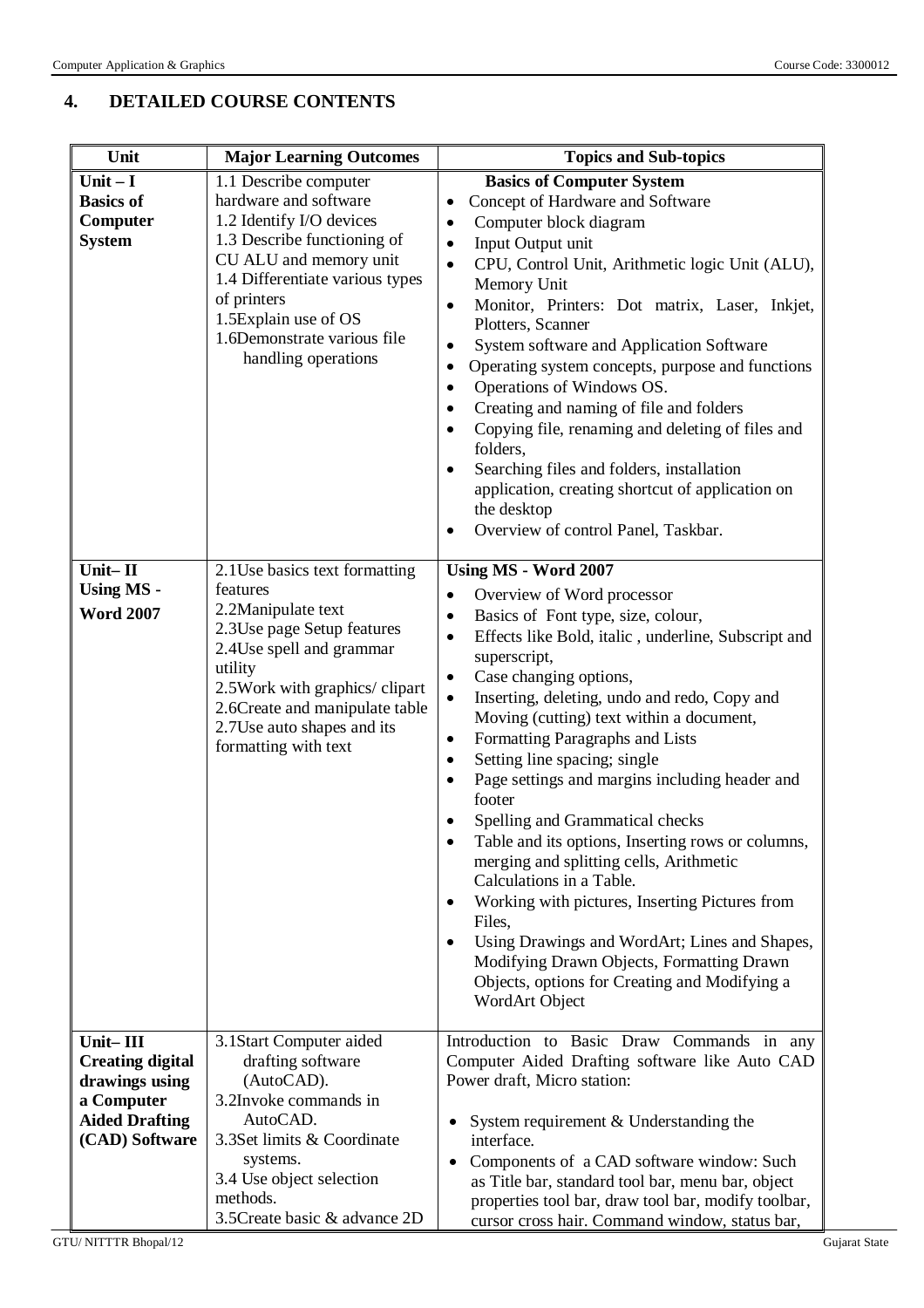| Unit                                                                                           | <b>Major Learning Outcomes</b>                                                                                                                                                                                                                               | <b>Topics and Sub-topics</b>                                                                                                                                                                                                                                                                                                                                                                                                                                                                                                                                                                                                                                                                                                                                                                                                                                                                                                                                                                 |
|------------------------------------------------------------------------------------------------|--------------------------------------------------------------------------------------------------------------------------------------------------------------------------------------------------------------------------------------------------------------|----------------------------------------------------------------------------------------------------------------------------------------------------------------------------------------------------------------------------------------------------------------------------------------------------------------------------------------------------------------------------------------------------------------------------------------------------------------------------------------------------------------------------------------------------------------------------------------------------------------------------------------------------------------------------------------------------------------------------------------------------------------------------------------------------------------------------------------------------------------------------------------------------------------------------------------------------------------------------------------------|
|                                                                                                | entities.<br>3.6Close & save your work                                                                                                                                                                                                                       | drawing area, UCS icon.<br>File features: New file, Saving the file, Opening<br>an existing drawing file, Creating Templates,<br>Quit.<br>Setting up new drawing: Units, Limits, Grid,<br>Snap,<br>Methods<br>Specifying<br>points-<br>Absolute<br>of<br>coordinates and Relative Cartesian & Polar<br>coordinates.<br>Using Object Snap like Endpoint, Midpoint,<br>Intersection, Center Point, Quadrant Point,<br>Nearest, Perpendicular, Apparent Intersection<br>SNAP, GRID, OTRACK, LINE, PLINE, ARC,<br>CIRCLE, Ellipse, DONUT, Polygon, Region, File<br>Commands: New, Open, Templates Save, Exit,<br>Standard sizes of sheet. Selecting Various plotting<br>parameters such as Paper size, paper units,<br>Drawing orientation, plot scale, plot offset, plot<br>area, print preview<br>Concept of model space and paper space.<br>• Creating view ports in model space and creating<br>floating viewport in paper space. Shifting from<br>model space to paper space and vice versa |
| $Unit - IV$<br>Editing &<br>viewing a<br><b>Digital Drawing</b><br>using a CAD<br>software     | 4.1 Modify existing 2D entities.<br>4.2Use different arrays in<br>existing 2D drawing.<br>4.3 View given drawing<br>entities properly.<br>4.4 Enquire about various<br>attributes of existing 2D<br>entities.                                                | Introduction to Basic Edit, Inquiry and display<br>Commands in any Computer Aided Drafting software<br>like Auto CAD Power draft, Micro station:<br>Copy, Rotate, Move, Erase, Mirror, Array, Trim,<br>Break, Extend, Chamfer, Fillet<br>Zoom window, Zoom in-out, PAN<br>$\bullet$<br>List, Dblist, Area, Massprop<br>٠                                                                                                                                                                                                                                                                                                                                                                                                                                                                                                                                                                                                                                                                     |
| $Unit - V$<br><b>Advance editing</b><br>of a digital<br>drawing using a<br><b>CAD</b> Software | 5.1 Use layers for proper<br>management of drawings.<br>5.2Set properties of existing<br>drawing entities as per<br>requirement.<br>5.3 Able to dimension given<br>2D entities with perfection.<br>5.4 Use Blocks effectively to<br>create perfect drawings. | Introduction to Advanced Modify & other utility<br>Commands in any Computer Aided Drafting software<br>like Auto CAD Power draft, Micro station:<br>Properties, Line type, colour, line weight<br>Concept of Layers: Creating Layers, Naming<br>layers, Making layers ON/OFF, Freeze-Thaw<br>layers, Lock/Unlock Layers. Setting the properties<br>of layers like Color, Line type, Line weight<br>Concept of Blocks: Local block, global block.<br>Creating,<br>inserting, redefining $\&$ exploding<br>blocks.<br>Concept of Hatch: Selecting Hatch pattern, Hatch<br>styles, Hatch Orientations. Associative Hatch.<br>Boundary Hatch, Hatching Object.<br>• Dimensioning: Types of dimensioning: Linear-<br>Horizontal, Vertical, Aligned, Rotated, Baseline,<br>Continuous, Diameter, Radius, Angular<br>Dimensions.<br>Dim scale variable.<br>Editing dimensions.                                                                                                                      |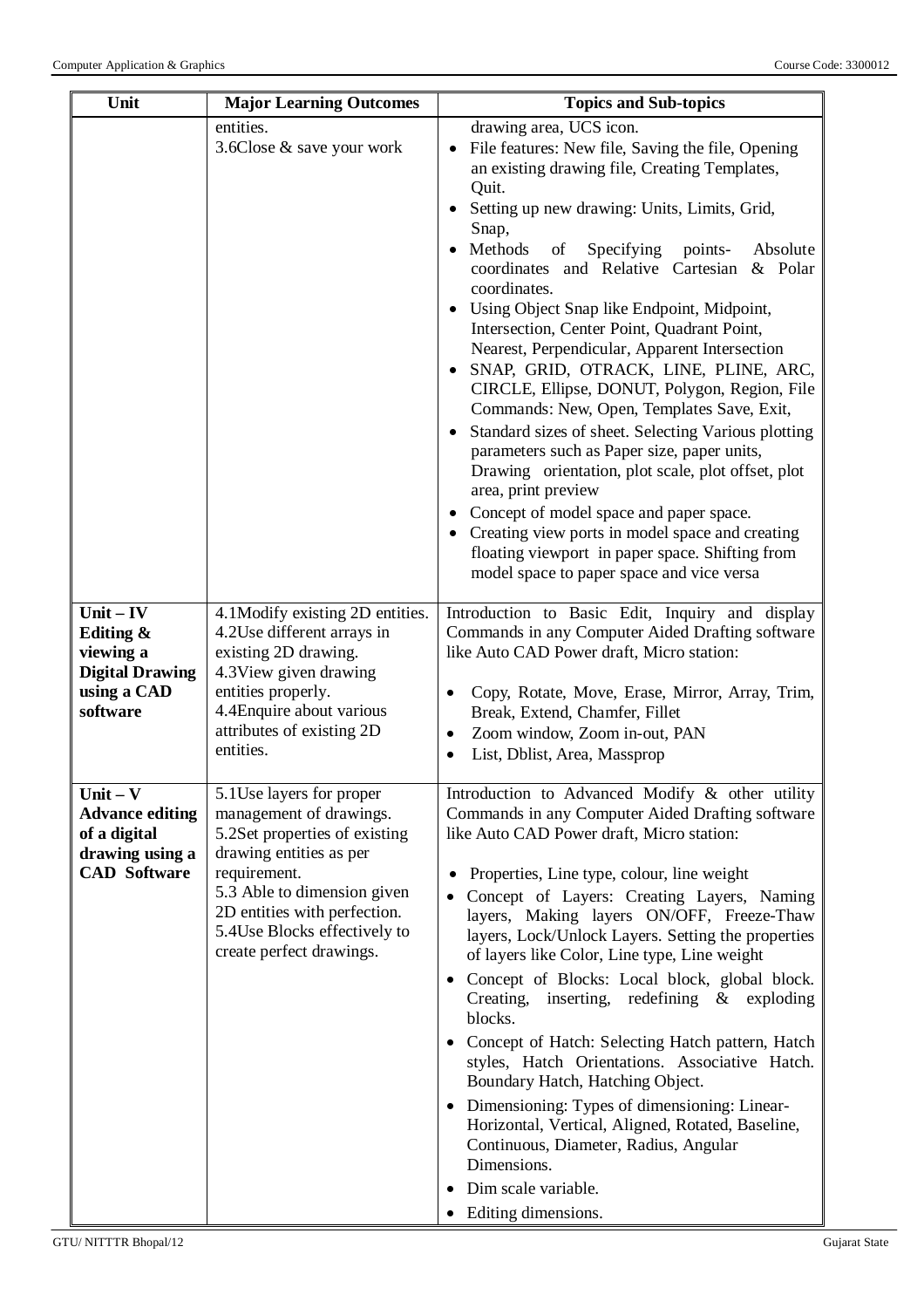.

| Unit | <b>Major Learning Outcomes</b> | <b>Topics and Sub-topics</b>                        |  |
|------|--------------------------------|-----------------------------------------------------|--|
|      |                                | • Text: Single line Text, Multiline text.           |  |
|      |                                | • Text Styles: Selecting font, size, alignment etc. |  |
|      |                                |                                                     |  |

## **5. SPECIFICATION TABLE (for theory)**

There is no theory paper and hence specification table for theory is not applicable

### **6. SUGGESTED LIST OF EXERCISES/PRACTICAL/EXPERIMENTS**

The exercises/practical/experiments should be properly designed and implemented with an attempt to develop different types of skills leading to the achievement of the competency. Following is the list of exercises/practical/experiments for guidance.

| S.No.          | Unit No.                | <b>Practical Exercises</b>                                                                                |
|----------------|-------------------------|-----------------------------------------------------------------------------------------------------------|
| 1              | 1                       | Create and manage files and folder tree                                                                   |
|                |                         | Use accessories utilities of windows OS                                                                   |
|                |                         | Identify icons, processes going on, messages and interpretation                                           |
|                |                         | Write given text using WORD software and beautify                                                         |
|                |                         | Plot and Print drawing, text on suitable paper                                                            |
|                |                         | Prepare report using stored text and drawing                                                              |
| $\overline{2}$ | $\overline{2}$          | Entering and editing text in document file.                                                               |
|                |                         | Apply formatting features on Text like Bold, Italics, Underline, font type,                               |
|                |                         | colour and size.<br>Apply features like bullet, numbering                                                 |
|                |                         | Create documents, insert images, format tables                                                            |
|                |                         | Create and manipulate tables                                                                              |
|                |                         | Students will prepare File for the above mentioned practical and assignments<br>on individual basis.      |
|                |                         | Students will collect photographs from internet which are related to field<br>٠<br>application of topics. |
| 3              | $\overline{\mathbf{3}}$ | Study of different types of drafting packages related to 2D e.g. AutoCAD,                                 |
|                |                         | Power draft, Micro station.                                                                               |
|                |                         | Creating a new folder in the computer for saving your practical work.<br>$\bullet$                        |
|                |                         | Draw any three complicated 2D shapes using lines only following Absolute,<br>$\bullet$                    |
|                |                         | Relative coordinate systems and object snaps.                                                             |
|                |                         | Draw Five problems on different geometrical shapes in AutoCAD software<br>$\bullet$                       |
|                |                         | using Lines, Polylines, Polygon, Circles, Arcs, Ellipse AutoCAD commands.                                 |
|                |                         | Construc a common templates for all the following assignments with institutes                             |
|                |                         | logo & standard title block.                                                                              |
|                |                         | Plot one drawing using above template and containing some 2D entities on<br>suitable size of paper(A4).   |
|                |                         |                                                                                                           |
| $\overline{4}$ | $\overline{\mathbf{4}}$ | List different properties of entities made in above activity slot.<br>$\bullet$                           |
|                |                         | Try viewing commands on entities made in above activity slot.                                             |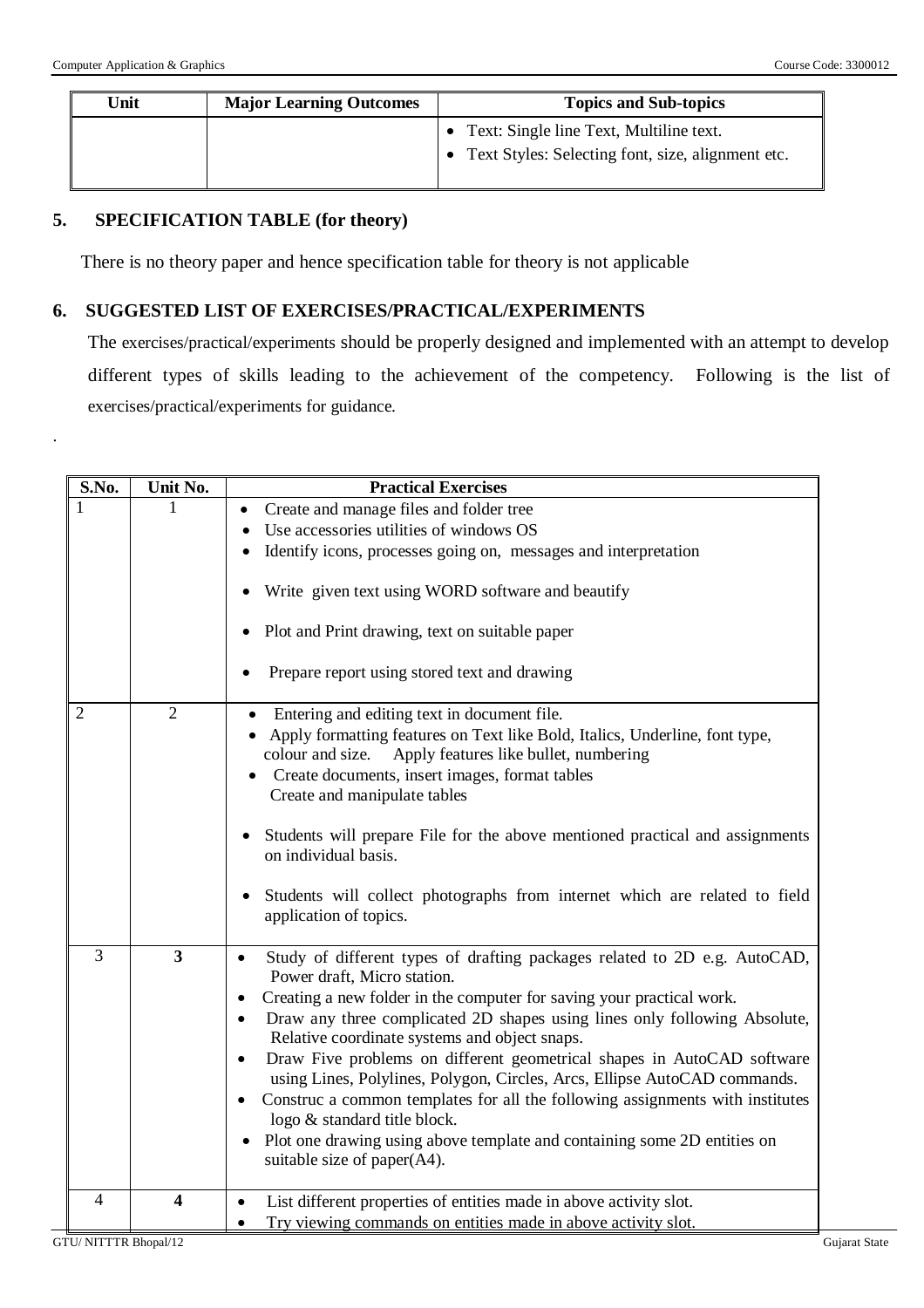|   |   | Create drawing of three different Doors & Windows (Elevations).<br>Create drawing of a modern Study table (Elevations).<br>Create drawing of a modern sofa Set (Plan).<br>Draw three problems with polar & rectangular Arrays.<br>Create Top view of a circular and a rectangular Dining Table with six chairs<br>using Polar and Rectangular array concept respectively.<br>Create plan & elevation of a primary school building.<br>Create plan & elevation of a medium size modular kitchen.                                                      |
|---|---|------------------------------------------------------------------------------------------------------------------------------------------------------------------------------------------------------------------------------------------------------------------------------------------------------------------------------------------------------------------------------------------------------------------------------------------------------------------------------------------------------------------------------------------------------|
| 5 | 5 | Convert above door, windows, Bed, Dinning table into Blocks and use these<br>blocks in following activities.<br>Three problems on 2D entity generation, which involve the use of layers,<br>blocks and hatching.<br>Dimensioning of above figures.<br>Create your own text style (individually)<br>Draw two sheets on template developed at serial no.-3 and Create a plan &<br>elevation of a Duplex Bungalow with following layers:<br>Basic civil structure<br>Water supply line<br>Electric supply<br>Toilet fittings<br>Furniture(using blocks) |

## **7. SUGGESTED LIST OF STUDENT ACCTIVITY**

Teachers can decide on their own the list of student activities to promote the intereste of students in use of computers and develop the competencies

## **8. SUGGESTED LEARNING RESOURCES**

### **A. List of Books**

| Sr.<br>No. | <b>Title of Book</b> | Author                                             | <b>Publication</b>                     |
|------------|----------------------|----------------------------------------------------|----------------------------------------|
| 1.         | R Taxali             | Computer Course                                    | Tata McGraw Hills. New<br>Delhi.       |
| 2.         | P. Nageswara Rao     | AutoCAD<br>Engineering<br>For<br>Drawing Made Easy | Tata McGraw Hill                       |
| 3.         | George Omura         | Mastering AutoCAD                                  | <b>BPB</b> publication                 |
| 4.         | Sham Tickoo          | AutoCAD 2004                                       | Galgotia<br>Publications, New<br>Delhi |
| 5.         | Devid Frey           | AutoCAD 2000                                       | <b>BPB</b> publication                 |
| 6.         | A. Yarwood           | An Introduction to<br>AutoCAD2000                  | LongMan                                |
| 7.         | Ron House            | Using AutoCAD 2000                                 | Prentice Hall                          |
| 8.         | Autodesk Inc.        | Latest AutoCAD Manual                              | Autodesk Inc.                          |